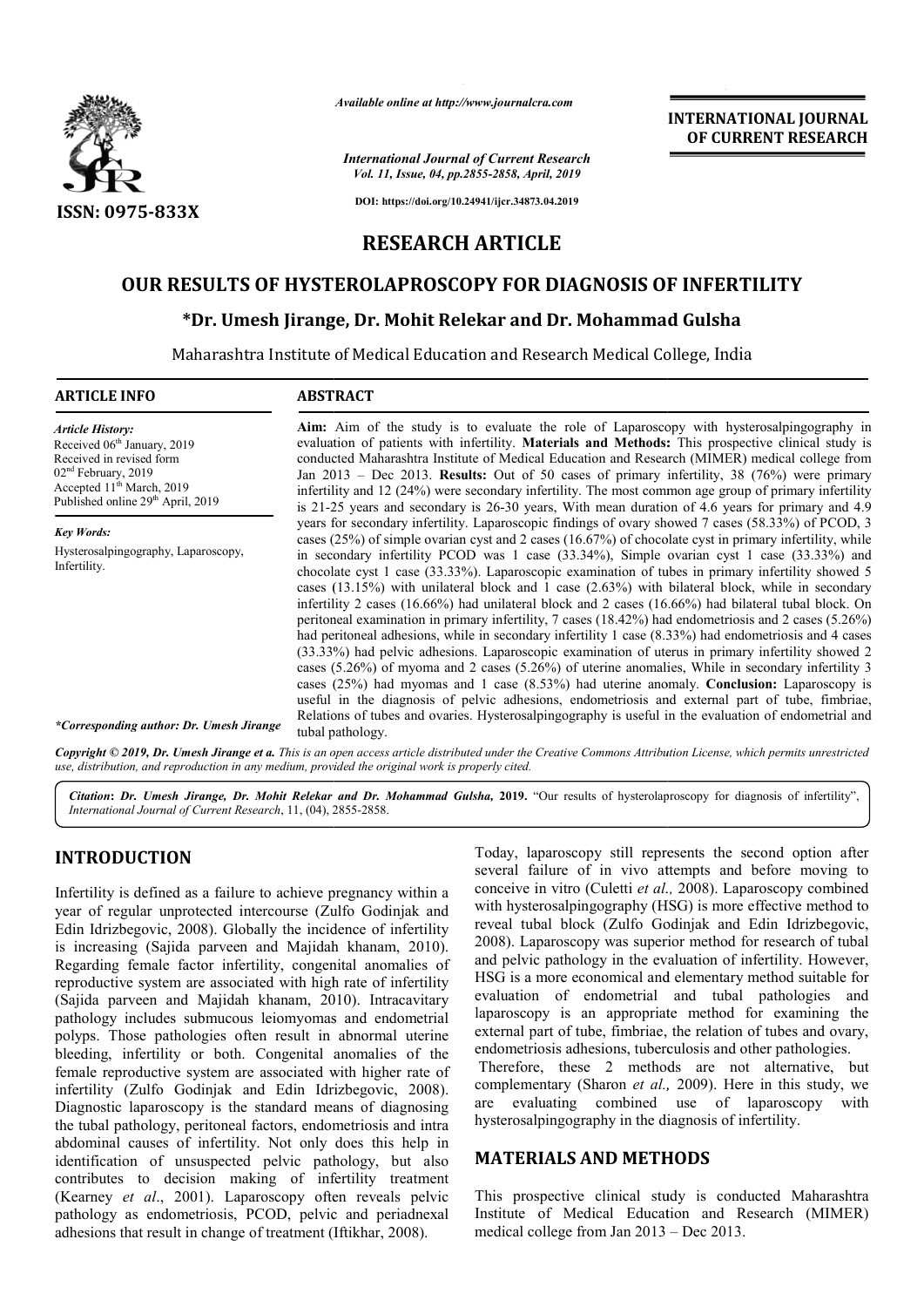The detailed medical history was taken in all cases. This was followed by a detailed medical examination and relevant examination of the husband. Only cases with no male factor involving infertility were taken for this study. The schedule of investigations consisted of initial routine examinations of blood especially hemoglobin percentage, total WBC count, DC, ESR, urine routine, serological test for Syphilis, HIV, HbsAg, Blood grouping and Rh typing, TVS, hormonal tests such as FSH, LH, prolactin levels and thyroid profile was done. Patient was admitted one day prior to the procedure and pre-anesthetic checkup was done. The laparoscopy with hysterosalpingography was done in the follicular phase. An informed consent was obtained from all the patients participating in study.

Laparoscopy with hysterosal pingography was performed under general anesthesia and the patients were kept for a period of 24 hours in the hospital post-operatively. Surgical interventions were carried out when ever required. First, laparoscopy was performed to visualize peritoneal cavity uterus, tubes, ovaries, pelvic peritoneum including pouch of douglas, uterovesical pouch and later tubal patency is tested by chromopertubation with methylene blue dye, diluted and injected in the uterine cavity through HSG cannula, transcervically.

#### **RESULTS**

**Type of infertility**

| Tvpe                  | Patients | Percentage |
|-----------------------|----------|------------|
| Primary infertility   | 38       | 76         |
| Secondary infertility | ר ו      | 24         |
| Total                 | 50       | 100%       |

In our study, out of the 50 patients of female infertility, 38 (76%) cases of primary infertility and 12 (24%) cases of secondary infertility.

**Distribution of the patients by age**

| Age in years | Primary infertility |            | Secondary infertility | Total      |    |
|--------------|---------------------|------------|-----------------------|------------|----|
|              | Patient             | Percentage | Patient               | Percentage |    |
| $21 - 25$    | 18                  | 47.36%     |                       | 8.33       | 19 |
| $26 - 30$    | 14                  | 36.84      | h                     | 50         | 20 |
| $31 - 35$    |                     | 10.53      |                       | 25         |    |
| $36-40$      |                     | 5.27       | 2                     | 16.67      | 4  |
| Total        | 38                  | 100        | 12                    | 100        | 50 |

In our study, in cases with primary infertility most of the patients is from age group of 21-25 years, 18 cases (47.36%) and in cases of secondary infertility 26-30 years, 6 (50%) cases. The mean age of presentation was 26.008 years and 30.4 years for primary and secondary infertility respectively.

| <b>Duration of infertility</b> |  |  |  |
|--------------------------------|--|--|--|
|--------------------------------|--|--|--|

| Duration of<br>infertility | Primary infertility |           | Secondary infertility |           | Total |
|----------------------------|---------------------|-----------|-----------------------|-----------|-------|
|                            | Patien              | Percentag | Patients              | Percentag |       |
|                            | ts                  | e         |                       | e         |       |
| 1-5 years                  | 22.                 | 57.89     | 10                    | 83.33     | 32    |
| $6-10$ years               | 15                  | 39.47     |                       | 16.67     |       |
| $11-15$ years              |                     | 2.64      | $\Omega$              |           |       |
| Total                      | 38                  | 100       |                       | 100       | 50    |

The duration of infertility ranged from 1 year to 15 years. In primary infertility the maximum number of cases had duration of infertility between 1-5 years 22 cases (57.89%) and in cases of secondary infertility 10 cases (83.33%). The mean duration of infertility was found to be 4.6 years in primary infertility and 4.9 years in secondary infertility.

|                   | Patients | Percentage |
|-------------------|----------|------------|
| Normal            | 22       | 44         |
| Infrequent cycles | 18       | 36         |
| Heavy menstrual   |          | 14         |
| bleeding          |          |            |
| Frequent cycles   | 2        |            |
| Scanty flow       |          |            |
| Total             |          |            |

In the present study, out of 50 cases with infertility, 22 cases(44%) had normal menstrual cycle, followed by 18 cases(36%) had infrequent cycles, 7 cases (14%) had heavy menstrual bleeding , 2 cases had frequent cycles and 1 case had scanty flow.

**Obstetric history in secondary infertility**

|                      | Patients | Percentage |
|----------------------|----------|------------|
| Previous LSCS        |          | 83.34      |
| Vaginal delivery     |          | 8.33       |
| Previous miscarriage |          | 8.33       |
| Total                |          |            |

In our study, out of 12 cases with secondary infertility 10 cases (83.34%) had previous LSCS, 1 case had vaginal delivery and 1 case had history of previous miscarriage.

**Laparoscopic examination findings of ovary**

| Findings        | Primary infertility<br>Number<br>Percentage |       | Secondary infertility | Total |    |
|-----------------|---------------------------------------------|-------|-----------------------|-------|----|
|                 |                                             |       | Number<br>Percentage  |       |    |
| <b>PCOD</b>     |                                             | 58.33 |                       | 33.34 | 8  |
| Simple          |                                             | 25    |                       | 33.33 |    |
| Ovarian<br>cyst |                                             |       |                       |       |    |
| Chocolate       | C                                           | 16.67 |                       | 33.33 | 3  |
| cyst            |                                             |       |                       |       |    |
| Total           | 12                                          | 100   |                       | 100   | 15 |

In our study on laparoscopic examination of the ovaries, patients with primary infertility 7 cases (58.33%) had PCOD, 3 cases (25%) had simple ovarian cyst and 2 cases (16.67%) had chocolate cyst. In cases with secondary infertility 1 case had PCOD, 1 case had simple ovarian cyst and 1 case had chocolate cyst.

**Laparoscopic findings of tubes**

| Findings                       | Primary infertility |               | Secondary infertility | Total         |    |
|--------------------------------|---------------------|---------------|-----------------------|---------------|----|
|                                | Number              | Percentage    | Number                | Percentage    |    |
| Unilateral<br>tube block       | 5                   | 13.15         | 2                     | 16.66         |    |
| <b>Bilateral</b><br>tube block |                     | 2.63          |                       | 16.66         | 3  |
| Normal<br>TOTAL.               | 32<br>38            | 84.22<br>100% | 12                    | 66.67<br>100% | 38 |

In laparoscopic examination of the tubes, in cases with primary infertility 5 cases (13.15%) had unilateral tube block and 1 case (2.63%) had bilateral tube block. In cases with secondary infertility, 2 cases had unilateral tube block and 2 cases had bilateral tube block. In laparoscopic examination of the peritoneal cavity, in cases with primary infertility, 7 cases (18.42%) had endometriosis and 2 cases (5.26%) had omental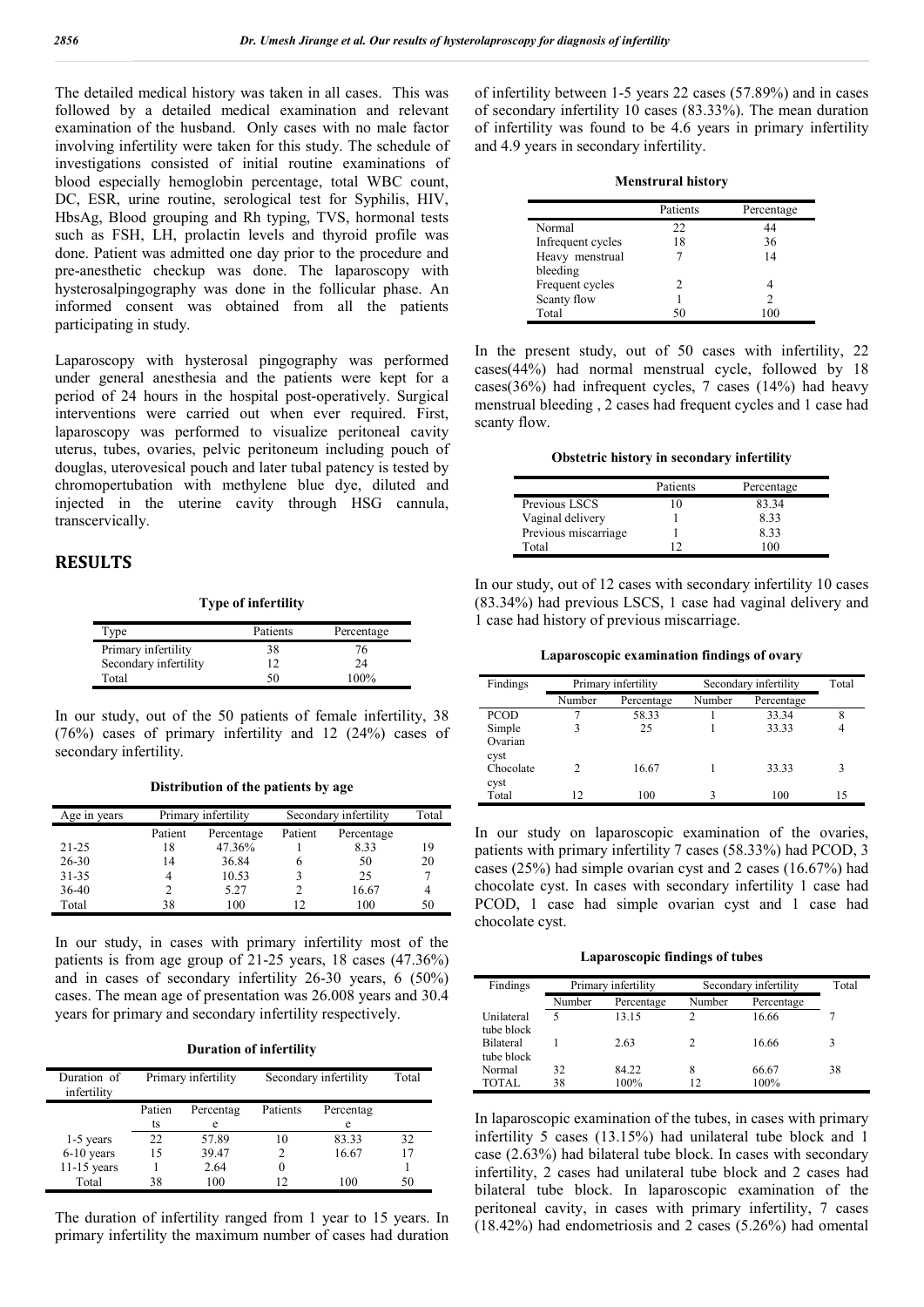adhesions. In cases with secondary infertility 4 cases (33.33%) had omental adhesions and 1 case (8.33%) had endometriosis. In laparoscopic examination of the uterus, in cases with primary infertility 2 cases had myomas and 2 cases had anomalies. In cases with secondary infertility 3 cases (25%) had myomas and 1 case (8.33%) had uterine anomalies.

**Laparoscopic peritoneal findings**

| Findings         | Primary infertility |            | Secondary infertility | Total      |  |
|------------------|---------------------|------------|-----------------------|------------|--|
|                  | Number              | Percentage | Number                | Percentage |  |
| Endometriosis    |                     | 18.42      |                       | 8.33       |  |
| Pelvic adhesions |                     | 5.26       |                       | 33 33      |  |

**Laparoscopic uterine findings**

| Findings  | Primary infertility |            | Secondary infertility |            |  |
|-----------|---------------------|------------|-----------------------|------------|--|
|           | Number              | percentage | Number                | Percentage |  |
| Myomas    |                     | 5.26       |                       | 25         |  |
| Anomalies |                     | 5.26       |                       | 8.33       |  |
| TOTAL     |                     | 10.52      |                       | 33 33      |  |

#### **DISCUSSION**

This prospective clinical study is conducted Maharashtra Institute of Medical Education and Research (MIMER) medical college from Jan 2013 – Dec 2013. Out of total 50 cases of in fertility evaluated, primary infertility were 38 (76%) and secondary infertility were 12 (24%). Which was in comparison with study group of Borchia Y.G *et al.* (2011), where primary infertility were 35 (70%) and secondary infertility were 15 (30%) out of 50 patients studied (Borichia *et al.,* 2011). In the present study the most common age group was between 21 to 25 years 18(47.36%) were with primary infertility and in secondary infertility was between 26 to 30 years 6 (50%) cases. Where as in the comparison study Borchia Y.G *et al.* (2011), primary infertility was prevalent between the age group of 21 to 25 years, 15 cases (42.85%) and secondary infertility between age group of 26 to 35 years, 6 cases (40%) respectively (Borichia *et al.,* 2011). In 32 (64%) cases, the duration of infertility was from 1 to 5 years among 22 (57.89%) were primary infertility and secondary infertility were 10 (83.33%). In 17 cases the duration of infertility 6 to 10 years. Among cases primary infertility were 15 (39.47%) and 2 (16.67%) were with secondary infertility. In one case, the duration of infertility was from 10 to 15 years (2.78%) was with primary infertility. In comparison group Boricha Y.G *et al.* (2011) maximum number of cases had duration of infertility between 4 to 7 years, in both primary infertility 19 cases (54.28%) and secondary infertility group 7 cases (46.66%) respectively (Borichia *et al.,* 2011).

In our study menstrual pattern amongst 50 cases were, 22 (44%) cases had regular cycles followed by 18 (36%) had infrequent cycles, 7 (14%) had Heavy menstrual bleeding and 2 (4%) had frequent cycles and 1 (2%) scanty flow. Which is in accordance with the study Godinjak Z *et al*. (2008) were 18 (36%) had infrequent flow, (18%) had heavy menstrual bleeding and 3 (6%) had scanty flow (Zulfo Godinjak and Edin Idrizbegovic, 2008). In the present study out of 12 cases of secondary infertility, 10 (83.34%) of them had previous cesarean delivery, 1 (8.33%) had previous vaginal delivery and 1 (8.33%) of them had previous miscarriage. In comparison with the study group Marsha. E. Wolf *et al.* (1990) where 4 (6.5%) out of 61 case studied had secondary infertility following cesarean delivery previously (Marsha *et al.,* 1990).

In our study on the laparoscopic examination of the ovaries patients with primary infertility seven cases (58.33%) had PCOD, 3 cases (25%) had simple ovarian 2 cases (16.67%) had chocolate cyst. In cases with secondary infertility 1 case had PCOD, 1 case had simple ovarian cyst and 1 case had chocolate cyst. Boricha *et al*. showed most common finding on laparoscopy was found to be ovarian factor (32% cases) (1), out of 32% cases of ovarian pathology, PCOD was found to be the commonest(50%), followed by simple ovarian cyst and chocolate cyst. It is also reported that most common etiological factor too was ovarian factor (Wasim *et al.,* 2007).

In the laparoscopic examination of tubes, in cases of primary infertility 5 cases (13.15%) had unilateral tubal block and one case (2.63%) had bilateral tube block and 32 cases (84.22%) have shown normal tubal patency. In case of secondary infertility 2 cases (16.66%) had unilateral tubal block. 2 cases (16.66%) had bilateral tube block and 8 case (66.67%) had shown normal tubal patency. Sajida *et al*. results at laparoscopy and dye studies presented bilateral tubal patency in 64.5% cases and bilateral tubal block in 16.2% cases (Sajida parveen and Majidah khanam, 2010). In one study at laparoscopy bilateral tubal patency was demonstrated in 86% but 3% had bilateral blocked tubes and 11% had unilateral tubal occlusion (Kearney *et al.,* 2001). In laparoscopic examination of the peritoneal cavity, in cases with primary infertility, 7 cases (18.42%) had endometriosis and 2 cases (5.26%) had pelvic adhesions. In cases with secondary infertility 4 cases (33.33%) had pelvic adhesions and 1 case (8.33%) had endometriosis. Although exact prevalence of endometriosis in general population of reproductive age is not known. It is believed to be in the range of 3-10% (Itdsa and Rock, 2003). While study conducted by sajida *et al*. showed pelvic adhesions in 11.2% cases (Sajida parveen and Majidah khanam, 2010).

In laparoscopic examination of the uterus, in cases with primary infertility 2 cases had myomas and 2 cases had anomalies. In cases with secondary infertility 3 cases had myomas and 1 case had uterine anomalies. Infertility is estimated to be 1-2.4% (Moody, 2004) Sajida *et al*. study revealed myomas in 4.8% patients on laparoscopy (Sajida parveen and Majidah khanam, 2010). Sajida *et al*. study shows uterine anomalies revealed in 8 (12.9%) patients including arcuate uterus in 4(6.45%) patients, septate uterus in 2 (3.2%) patients, bicornuate uterus in one and uterus diadelphys in one (Sajida parveen and Majidah khanam, 2010).

#### **Conclusion**

Laparoscopy is more effective method for evaluation of Tubal and Pelvic Pathology, However Hysterosalpingography is very effective method to reveal tubal block in patients with infertility. So it is very important modality of evaluation of infertile women by combined use of simultaneous diagnostic Laparoscopy and Hysterosalpingography.

#### **REFERENCES**

- Borichia, YG *et al*., 2011. Laparoscopy in 50 Infertile Couples: Prospective study. *International Journal of Medical and Clinical Research,* 2(2).
- Culetti, C., Panzini, I., Borini, *AL.,* Coccia, E., Setti, P.L. and Palagiano, A. 2008. 1127: 73-82.